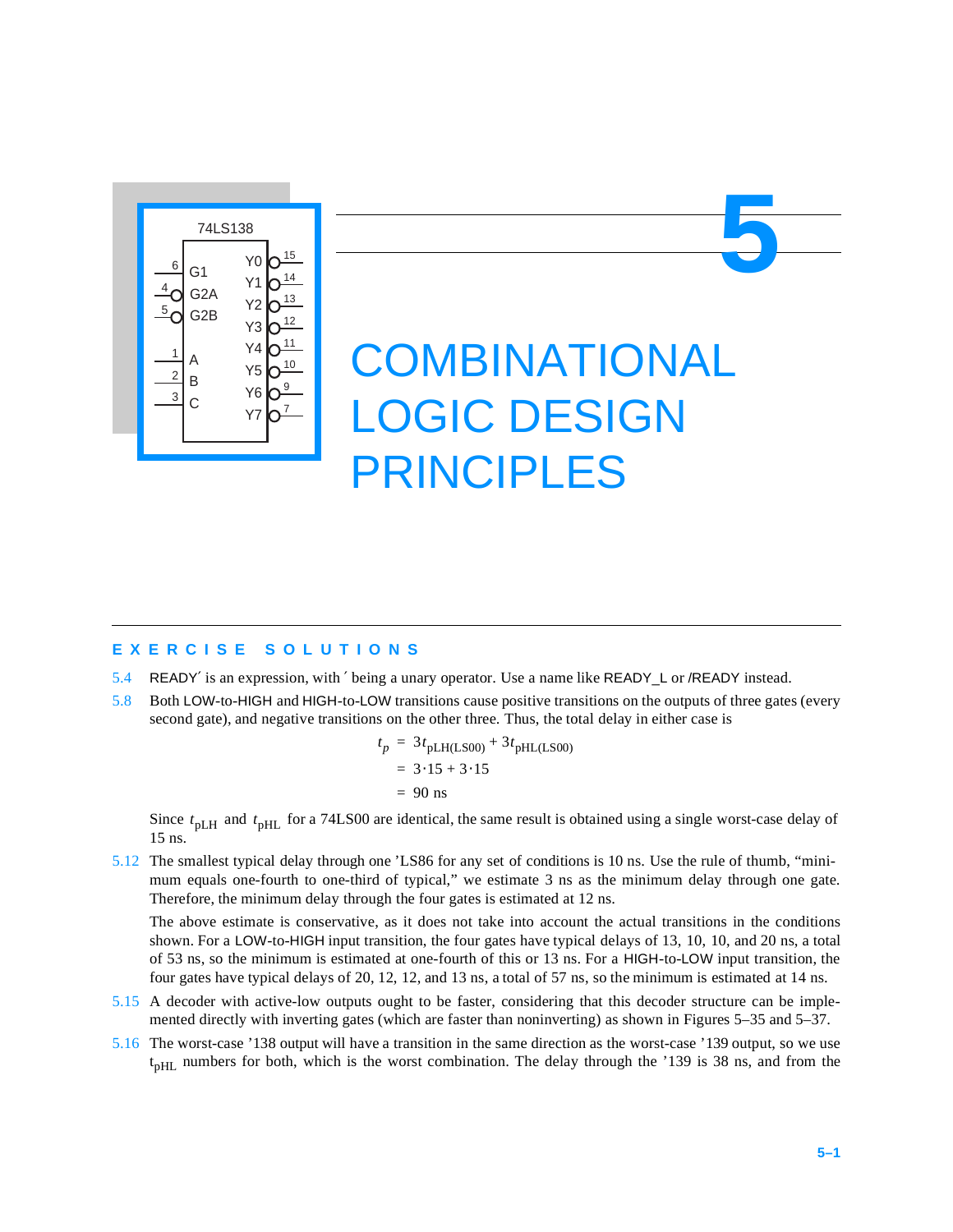#### **5–2** DIGITAL CIRCUITS

active-low enable input of the '138 is 32 ns, for a total delay of 70 ns. Using "worst-case" numbers for the parts and ignoring the structure of the circuit, an overly pessimistic result of 79 ns is obtained.

We can also work the problem with 74HCT parts. Worst-case delay through the '139 is 43 ns, and from the active-low enable input of the '138 is 42 ns, for a total delay of 85 ns. Ignoring the structure of the circuit, an overly pessimistic result of 88 ns is obtained.

We can also work the problem with 74FCT parts. Worst-case delay through the '139 is 9 ns, and from the active-low enable input of the '138 is 8 ns, for a total delay of 17 ns. Ignoring the structure of the circuit, a slightly pessimistic result of 18 ns is obtained.

Finally, we can work the problem with 74AHCT parts. Worst-case delay through the '139 is 10.5 ns, and from the active-low enable input of the '138 is 12 ns, for a total delay of 22.5 ns. Ignoring the structure of the circuit, a slightly pessimistic result of 23.5 ns is obtained.

5.19



- 5.21 Both halves of the '139 are enabled simultaneously when EN\_L is asserted. Therefore, two three-state drivers will be enabled to drive SDATA at the same time. Perhaps the designer forgot to put an extra inverter on the signal going to 1G or 2G, which would ensure that exactly one source drives SDATA at all times.
- 5.22 The total delay is the sum of the decoding delay through the 74LS139, enabling delay of a 74LS151, and delay through a  $74LS20$ :  $38 + 30 + 15 = 83$  ns.
- 5.25 The worst-case delay is the sum of the delays through an 'LS280, select-to-output through an 'LS138, and through an 'LS86:  $50 + 41 + 30 = 121$  ns.
- 5.30 The worst-case delay is the sum of four numbers:
	- In U1, the worst-case delay from any input to C4 (22 ns).
	- In U2, the worst-case delay from C0 to C4 (22 ns).
	- In U3, the worst-case delay from C0 to C4 (22 ns).
	- In U4, the worst-case delay from C0 to any sum output (24 ns).

Thus, the total worst-case delay is 90 ns.

- 5.35 With the stated input combination, Y5\_L is LOW and the other outputs are HIGH . We have the following cases:
	- (a) Negating G2A\_L or G2B\_L causes Y5\_L to go HIGH within 18 ns.
	- (b) Negating G1 causes Y5\_L to go HIGH within 26 ns.

(c) Changing A or C causes Y5\_L to go HIGH within 27 ns (the change propagates through 3 levels of logic internally), and causes Y4\_L or Y1\_L respectively to go LOW within 41 ns (2 levels).

(d) Changing B causes Y5\_L to go HIGH within 20 ns (2 levels), and causes Y7\_L to go LOW within 39 ns (3 levels). The delays in the 'LS138 are very strange—the worst-case  $t_{pHL}$  for 3 levels is shorter than for 2 levels!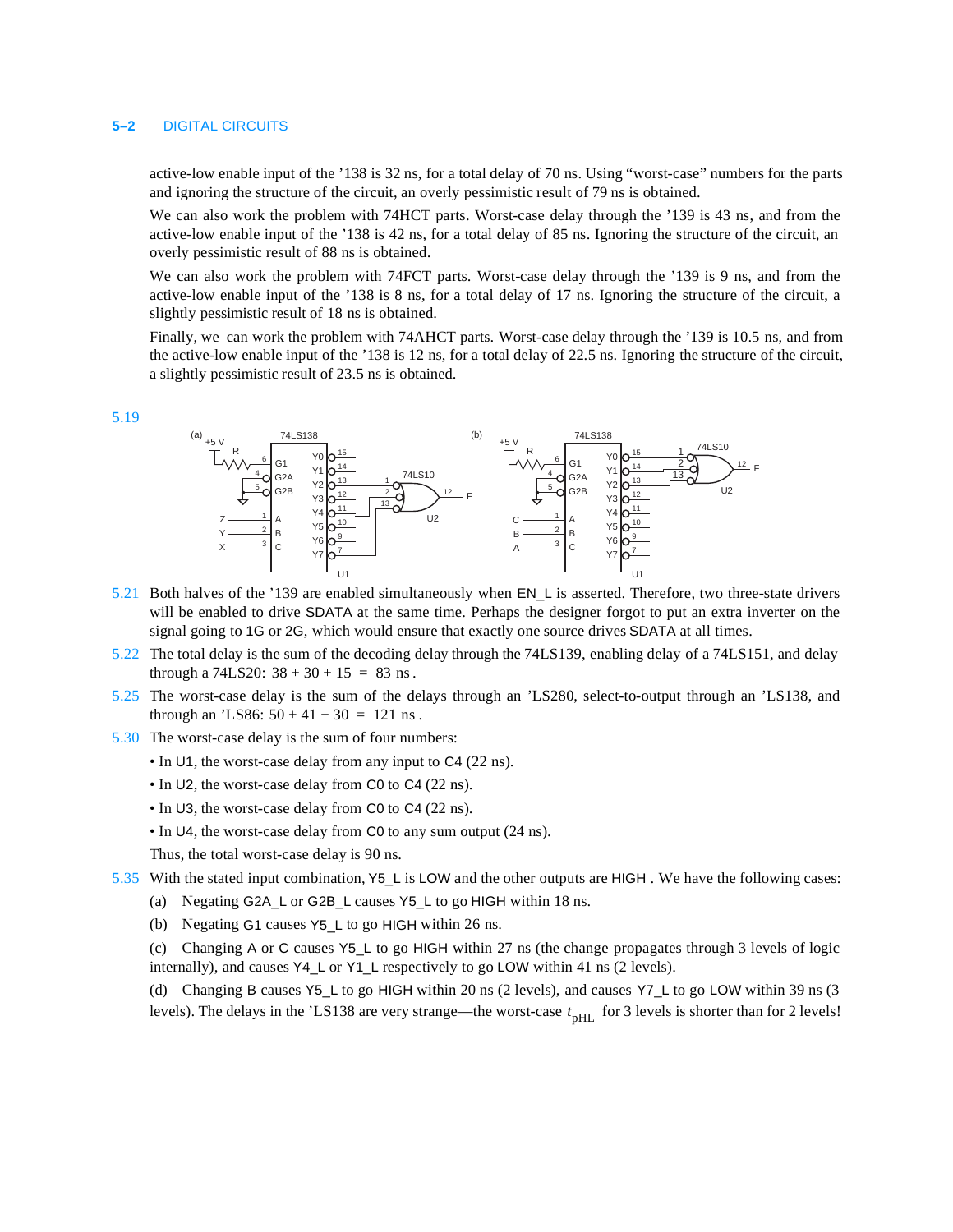## EXERCISE SOLUTIONS **5–3**



5.46 The inputs are active low and the outputs are active high in this design.

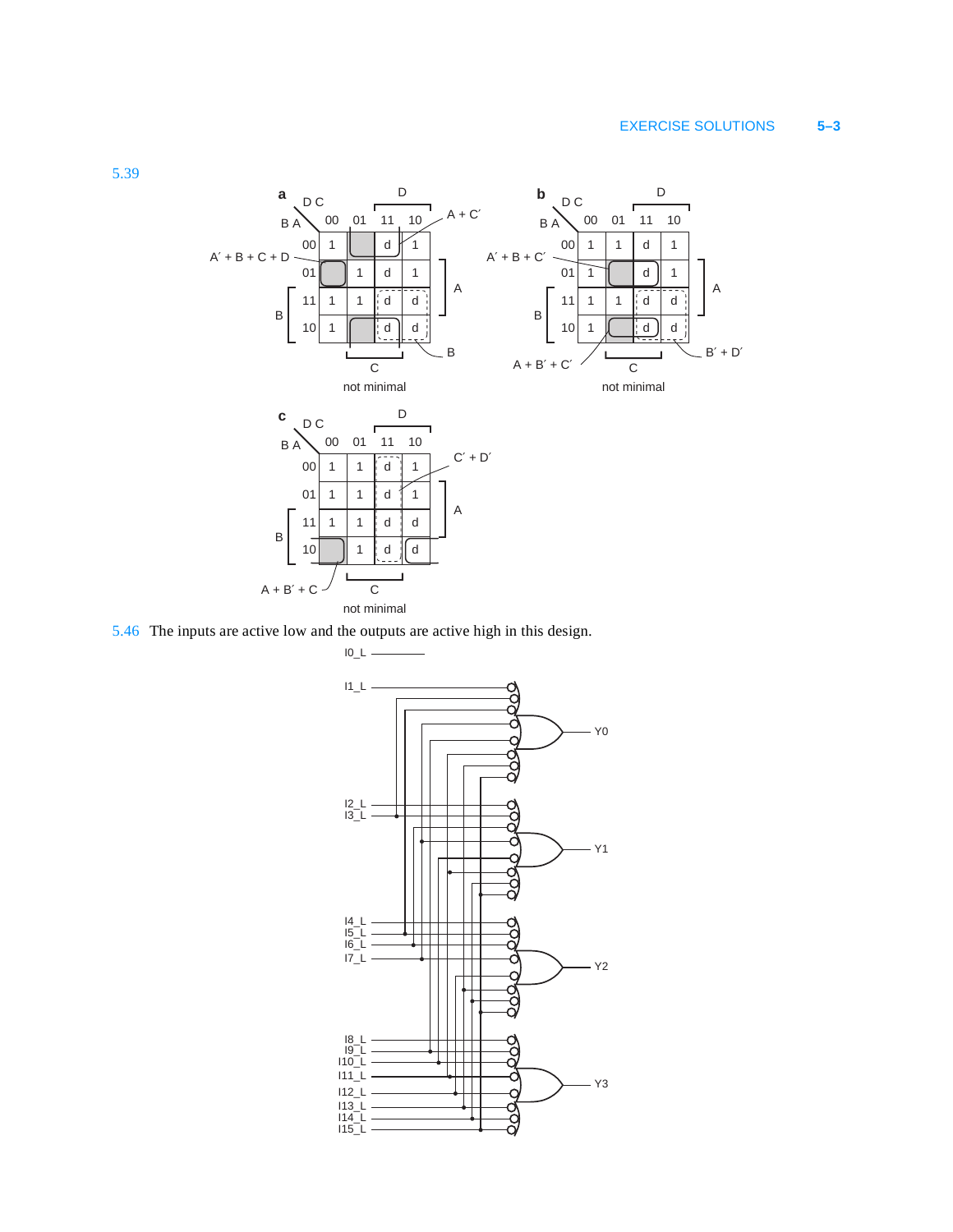## **5–4** DIGITAL CIRCUITS

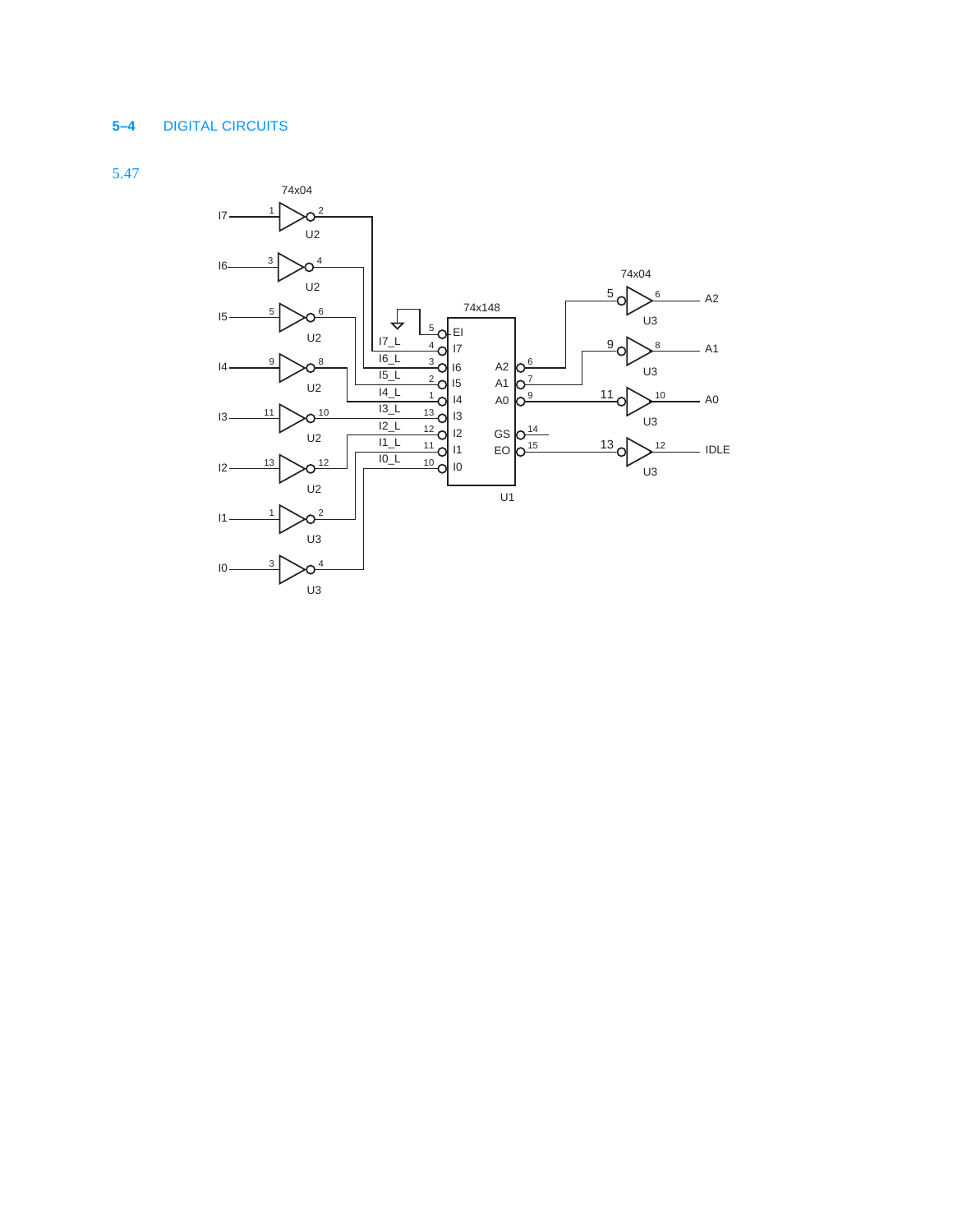

5.54 An internal logic diagram for the multiplexer is shown below.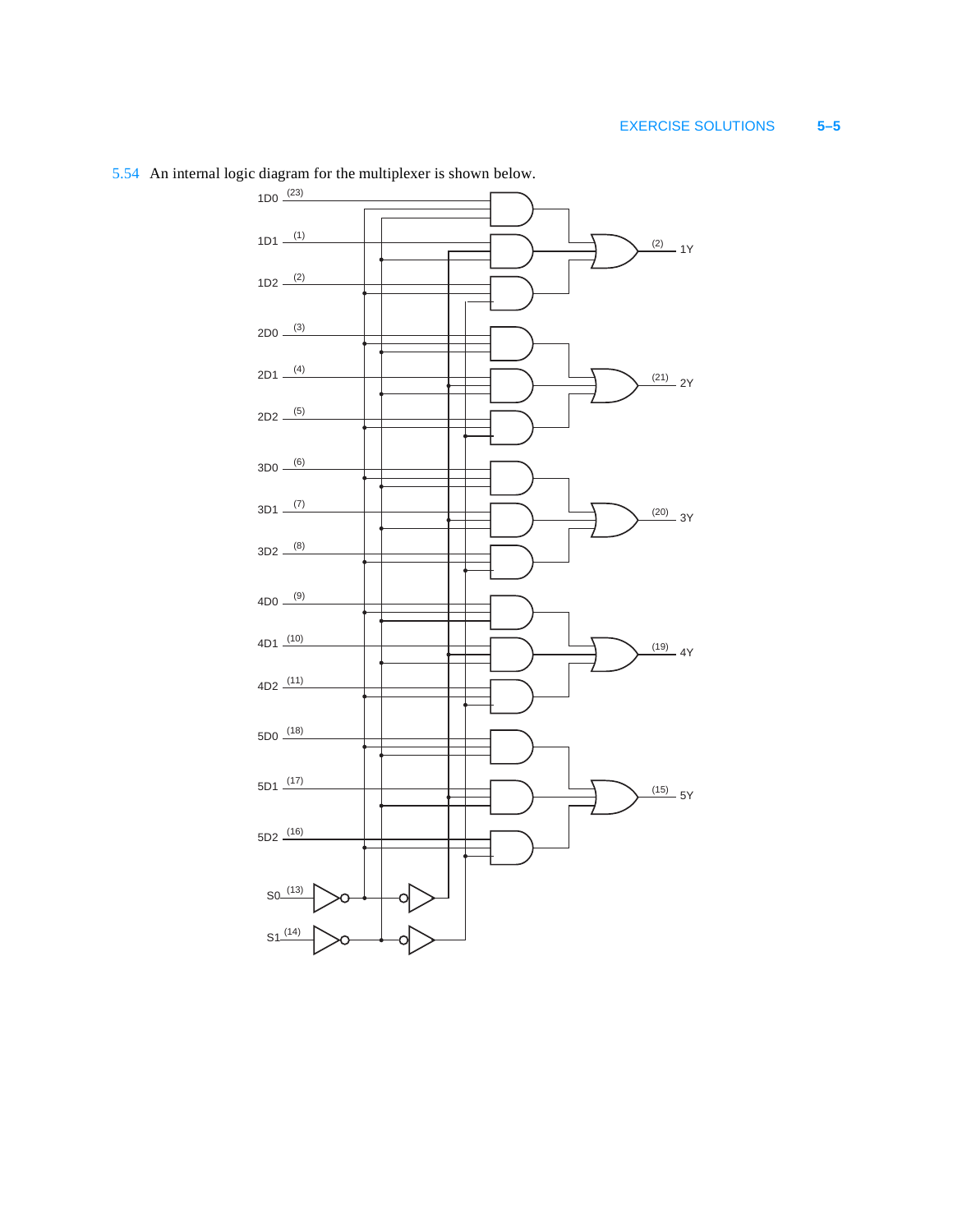#### **5–6** DIGITAL CIRCUITS

| Inputs   |          | Outputs         |                 |                   |                 |                 |
|----------|----------|-----------------|-----------------|-------------------|-----------------|-----------------|
| S1       | S0       | 1Y              | 2Υ              | 3Y                | 4Y              | 5Υ              |
| $\Omega$ | $\Omega$ | 1D <sub>0</sub> | 2D <sub>0</sub> | 3D <sub>0</sub>   | 4D <sub>0</sub> | 5D <sub>0</sub> |
| 0        | 1        | 1D1             | 2D1             | 3D1               | 4D1             | 5D1             |
| 1        | $^{(1)}$ | 1D <sub>2</sub> | 2D <sub>2</sub> | 3D <sub>2</sub>   | 4D <sub>2</sub> | 5D <sub>2</sub> |
|          |          | $\Omega$        | 0               | $\mathbf{\Omega}$ | $\mathbf{0}$    |                 |

A truth table and pin assignment for the mux are shown below.



The mux can be built using a single PLD, a PAL20L8 or GAL20V8; the pin assignment shown above is based on the PLD. The corresponding ABEL program, MUX3BY5.ABL, is shown below.

```
module Mux_3x5
title '5-Bit, 3-Input Multiplexer
J. Wakerly, Marquette University'
MUX3BY5 device 'P20L8';
" Input pins
I1D0, I1D1, I1D2 pin 23, 1, 2;
I2D0, I2D1, I2D2 pin 3, 4, 5;
I3D0, I3D1, I3D2 pin 6, 7, 8;
I4D0, I4D1, I4D2 pin 9, 10, 11;
I5D0, I5D1, I5D2 pin 18, 17, 16;
S0, S1 pin 13, 14;
" Output pins
Y1, Y2, Y3, Y4, Y5 pin 22, 21, 20, 19, 15;
" Set definitions
BUS0 = [I1D0,I2D0,I3D0,I4D0,I5D0];
BUS1 = [I1D1,I2D1,I3D1,I4D1,I5D1];
BUS2 = [I1D2,I2D2,I3D2,I4D2,I5D2];
OUT = [Y1, Y2, Y3, Y4, Y5 ];
" Constants
SEL0 = ( [S1, S0] == [0, 0]);
SELI = ([S1, SO] == [0, 1]);SEL2 = ([S1, SO] == [1, 0]);IDLE = ([S1, S0] == [1,1]);equations
OUT = SEL0 & BUS0 # SEL1 & BUS1 # SEL2 & BUS2 # IDLE & 0;
end Mux_3x5
```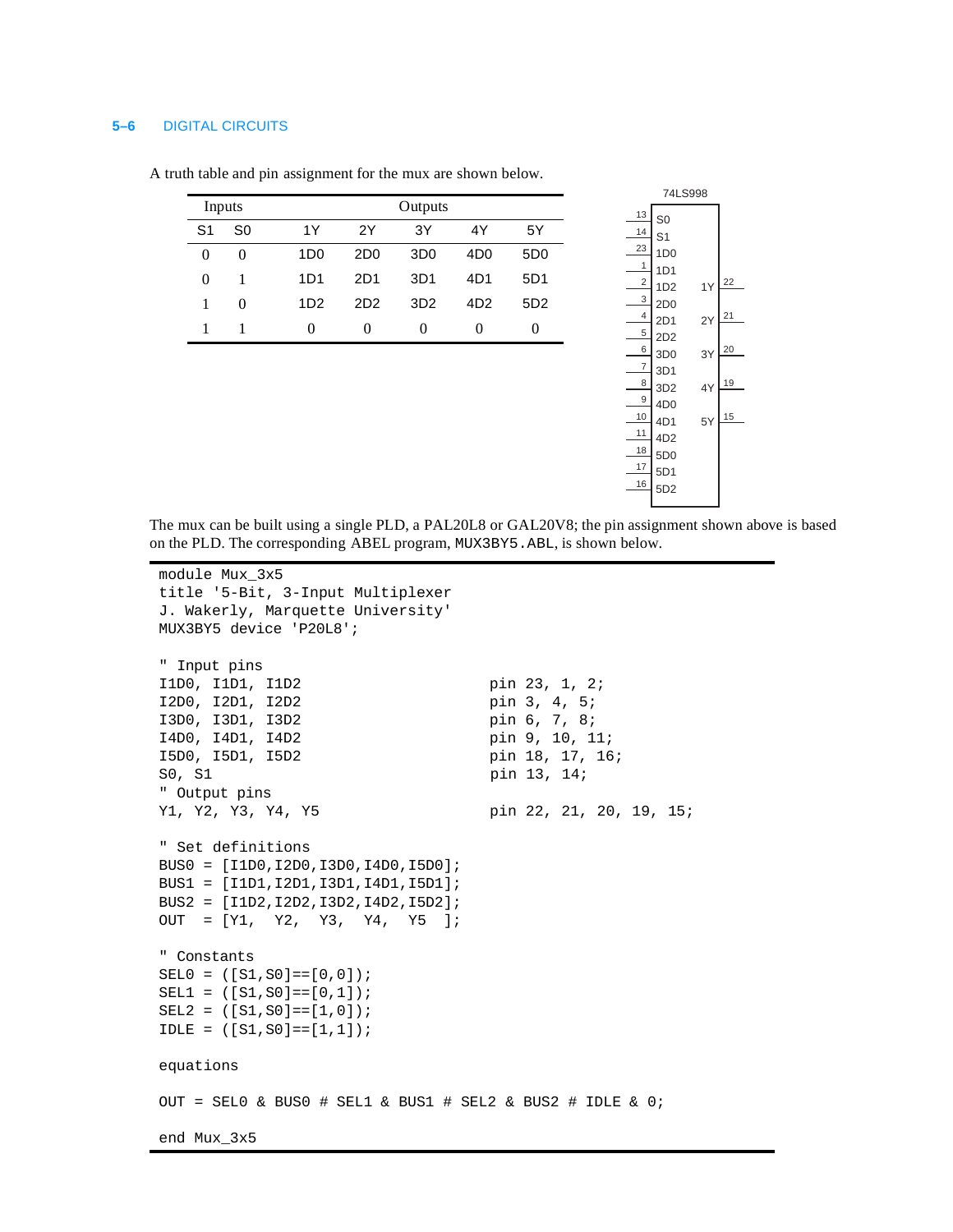- 5.55 This is the actual circuit of a MUX21H 2-input multiplexer cell in LSI Logic's LCA 10000 series of CMOS gate arrays. When S is 0, the output equals A; when S is 1, the output equals B.
- 5.60



5.67 The '08 has the same pinout as the '00, but its outputs are the opposite polarity. The change in level at pin 3 of U1 is equivalent to a change at pin 4 of U2 (the input of an XOR tree), which is equivalent in turn to a change at pin 6 of U2 (the parity-generator output). Thus, the circuit simply generated and checked odd parity instead of even.

The change in level at pin 6 of U1 changed the active level of the ERROR signal.

5.69 This problem is answered in Section 5.9.3 of the text, which makes it a silly question.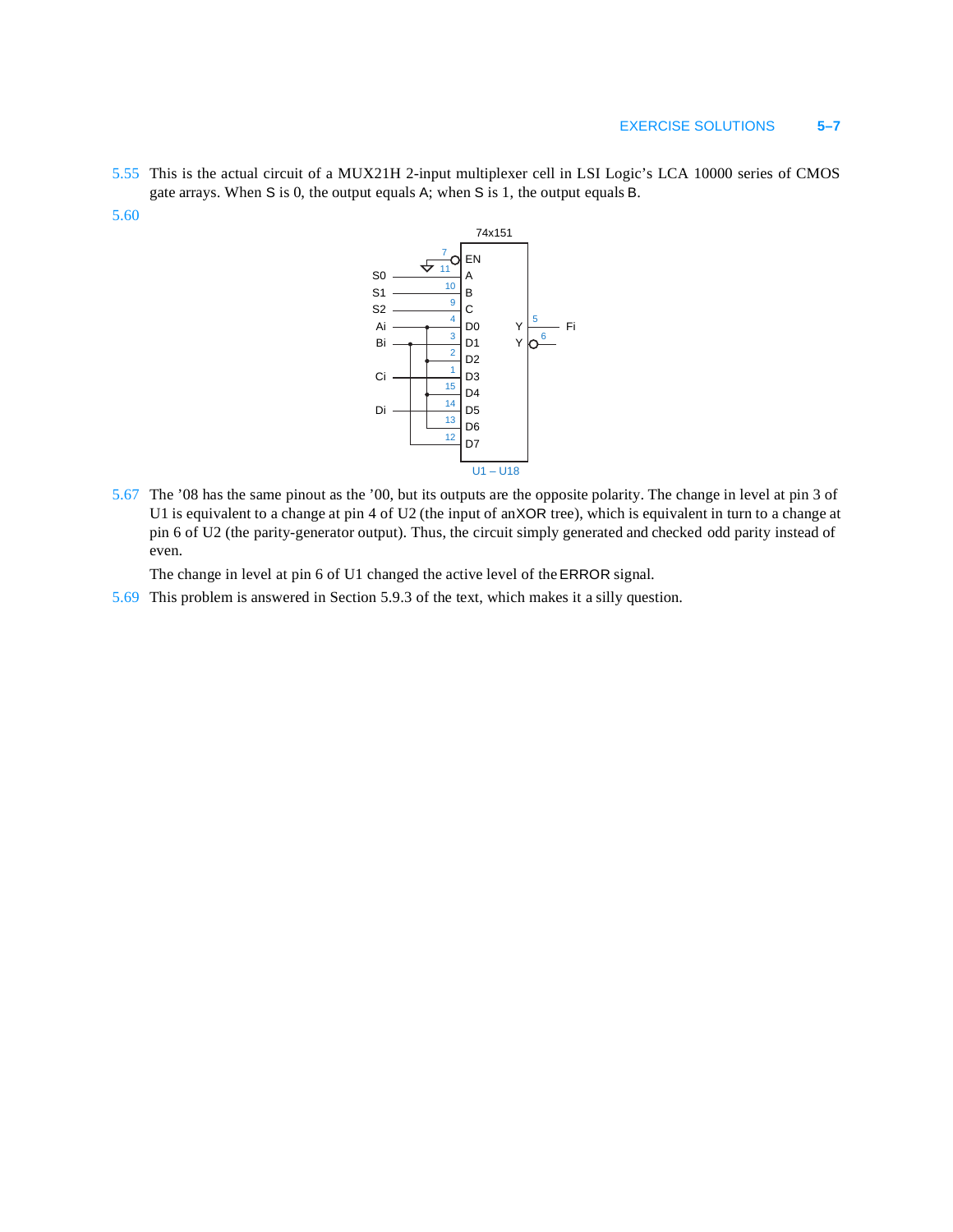#### **5–8** DIGITAL CIRCUITS





5.79 The function has 65 inputs, and the worst 65-input function (a 65-input parity circuit) has  $2^{65 - 1}$  terms in the minimal sum-of-products expression. Our answer can't be any worse than this, but we can do better.

The expression for  $c_1$  has 3 product terms:  $c_1 = c_0 \cdot x_0 + c_0 \cdot y_0 + x_0 \cdot y_0$ The expression for  $c_2$  is  $c_2 = c_1 \cdot x_1 + c_1 \cdot y_1 + x_1 \cdot y_1$ 

If we substitute our previous expression for c1 in the equation above and "multiply out," we get a result with  $3 + 3 + 1 = 7$  product terms. Let us assume that no further reduction is possible.

Continuing in this way, we would find that the expression for  $c_3$  has  $7 + 7 + 1 = 15$  product terms and, in general, the expression for  $c_i$  has  $2^{i+1} - 1$  product terms.

Thus, the number of terms in a sum-of-products expression for  $c_{32}$  is no more than  $2^{33} - 1$ , fewer if minimization is possible.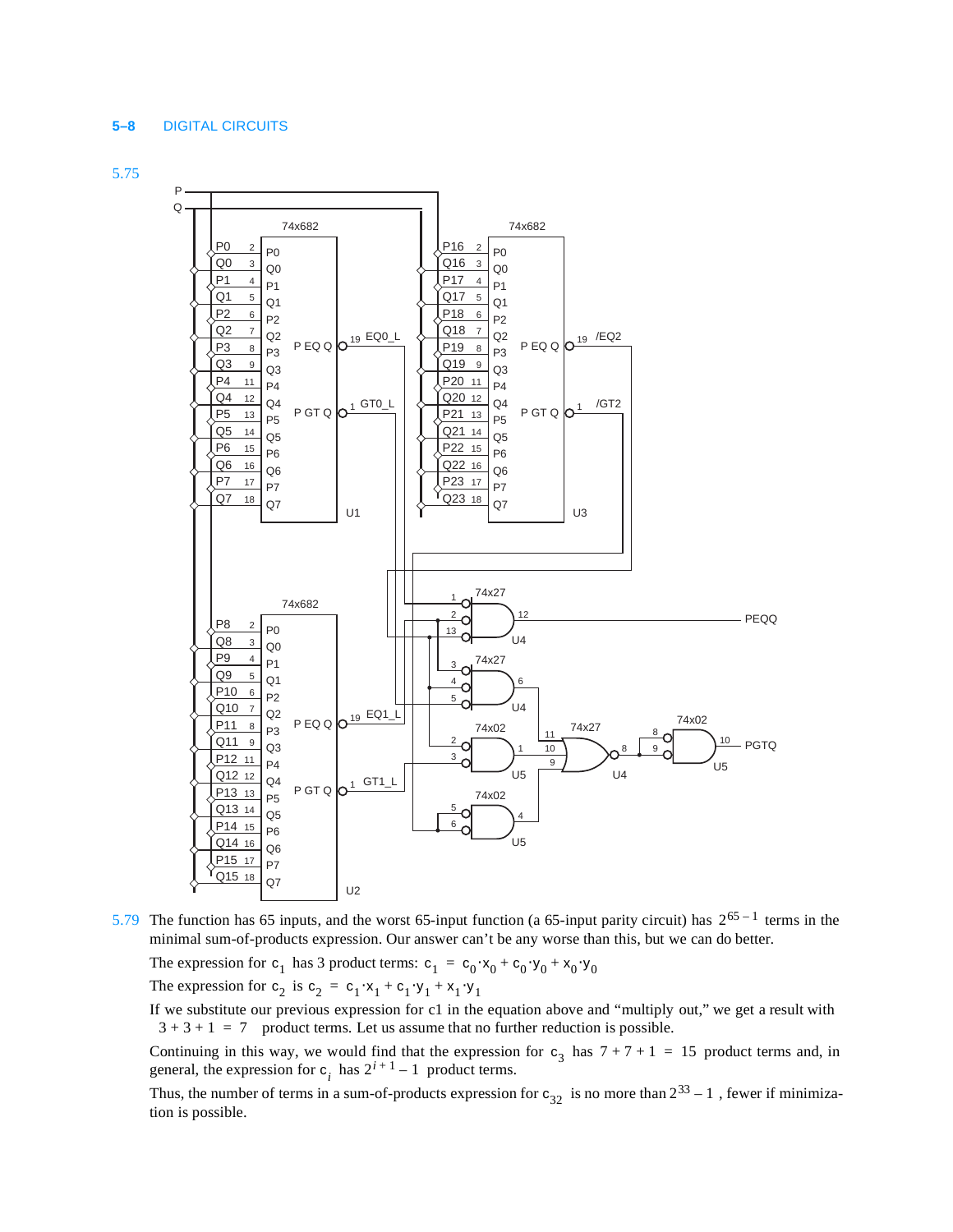# EXERCISE SOLUTIONS **5–9**